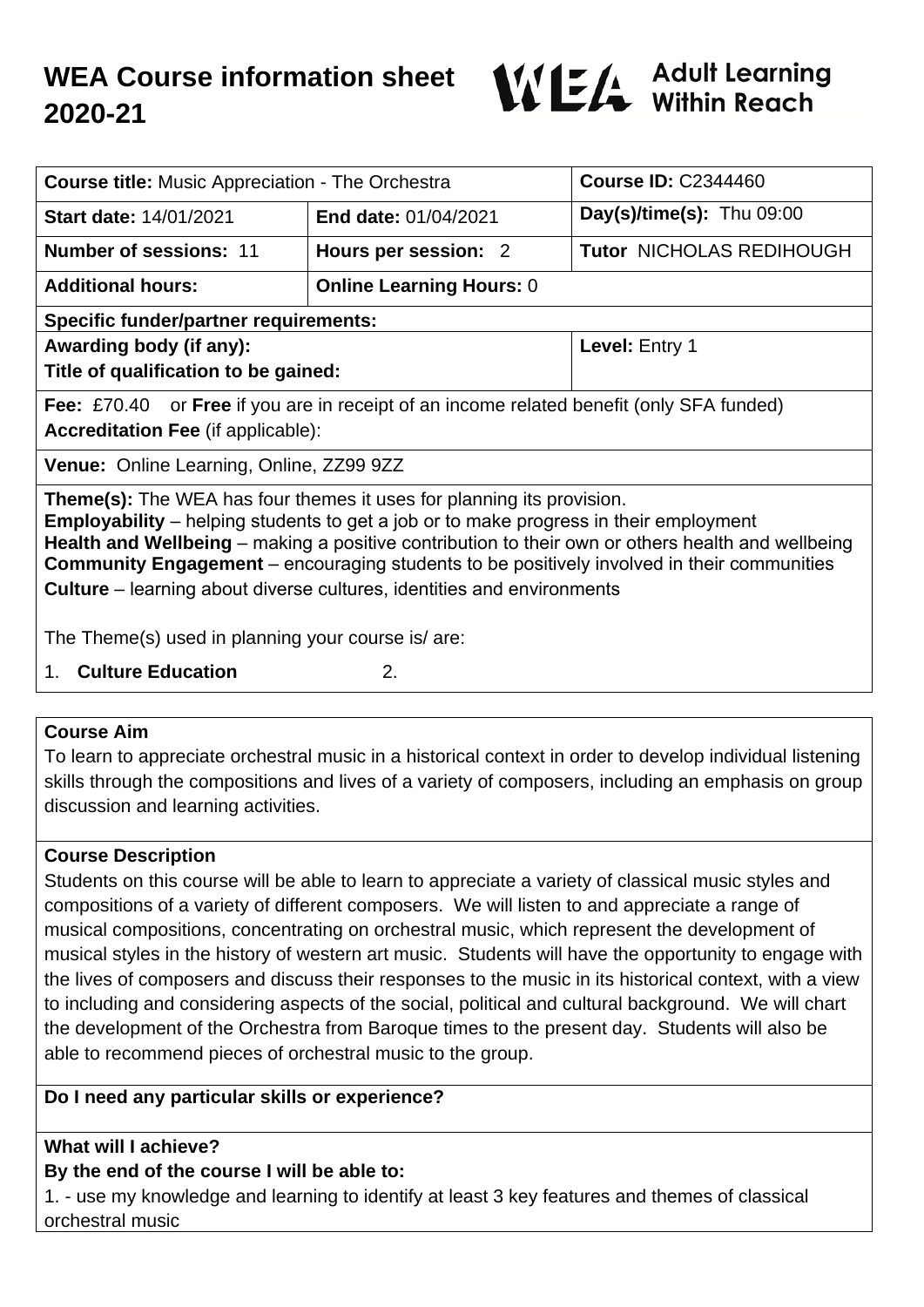2. - identify at least 7 pieces of orchestral music in different styles and by different composers

3. - develop my listening skills to recognise and describe , with perception and understanding, different elements and features of orchestral music

4. - discuss my responses to music for orchestra by composers with other participants on the course and present reasons for those responses

5. - demonstrate an ability to embrace and evaluate compositions for orchestra and describe their historical context

### **What teaching methods will be used and will there be work outside of the class?**

- The WEA's digital learning platform, Canvas will be used to provide resources or to support lessons, enable assessment, provide learner feedback and for other activities for individuals away from the course. If you want to understand more about our digital learning platform please visit: http://bit.ly/WEAonline

- Most of your learning will take place in your class, but one or two sessions will be online using WEA's digital learning platform, Canvas, working by yourself or engaging with other students. If you want to understand more about our digital learning platform please visit: http://bit.ly/WEAonline

- The WEA tutor will use a range of different teaching and learning methods and encourage you and the group to be actively involved in your learning

- You may be asked to undertake additional work in your own time to support your learning
- You will be expected to carry out a range of activities in your own time

- Students are encouraged to listen to music related to the course content. As music students, all participants will be required to do research, read handouts, respond to questions with their reasons, and participate in class learning activities some of which will include writing notes.

# **What kind of feedback can I expect from the tutor?**

- You will be able to keep a record of your progress and achievement using photos, audio, text or documents uploaded into the WEA's digital learning platform, WEA Canvas.

- Your tutor will provide written, text and audio feedback recorded in WEA Canvas, WEA's digital learning platform.

- You will be able to keep a digital portfolio of your work on WEA's digital learning platform, Canvas.

- A range of informal activities will be used by the tutor to see what you are learning which may include quizzes, question and answer, small projects and discussion

- You will have opportunities to discuss your progress with your tutor
- You will be encouraged to share your work with the group and discuss your learning
- You will be encouraged to consider other students work and give your opinions and suggestions
- A file of work will be kept which will help to record your progress

- The course focuses on developing listening skills, appreciation and discussion with other students. Some students may want to present recommended orchestral pieces during the course. Students are encouraged to view the course Modules and Discussions on Canvas and participate in discussions online.

# **What else do I need to know? Is there anything I need to bring?**

- What you need: You will need an internet connection, speakers, a microphone and a webcam so that you can use our video learning platform, Zoom. If you'd like to understand more Zoom please visit: http://bit.ly/ZoomSpec

- You will also need access to the internet outside of your sessions. You could do this using a smart phone, tablet, laptop or a desktop computer (at home or through a library etc.).

- You will need a personal email address to join the WEA's digital learning platform, Canvas so that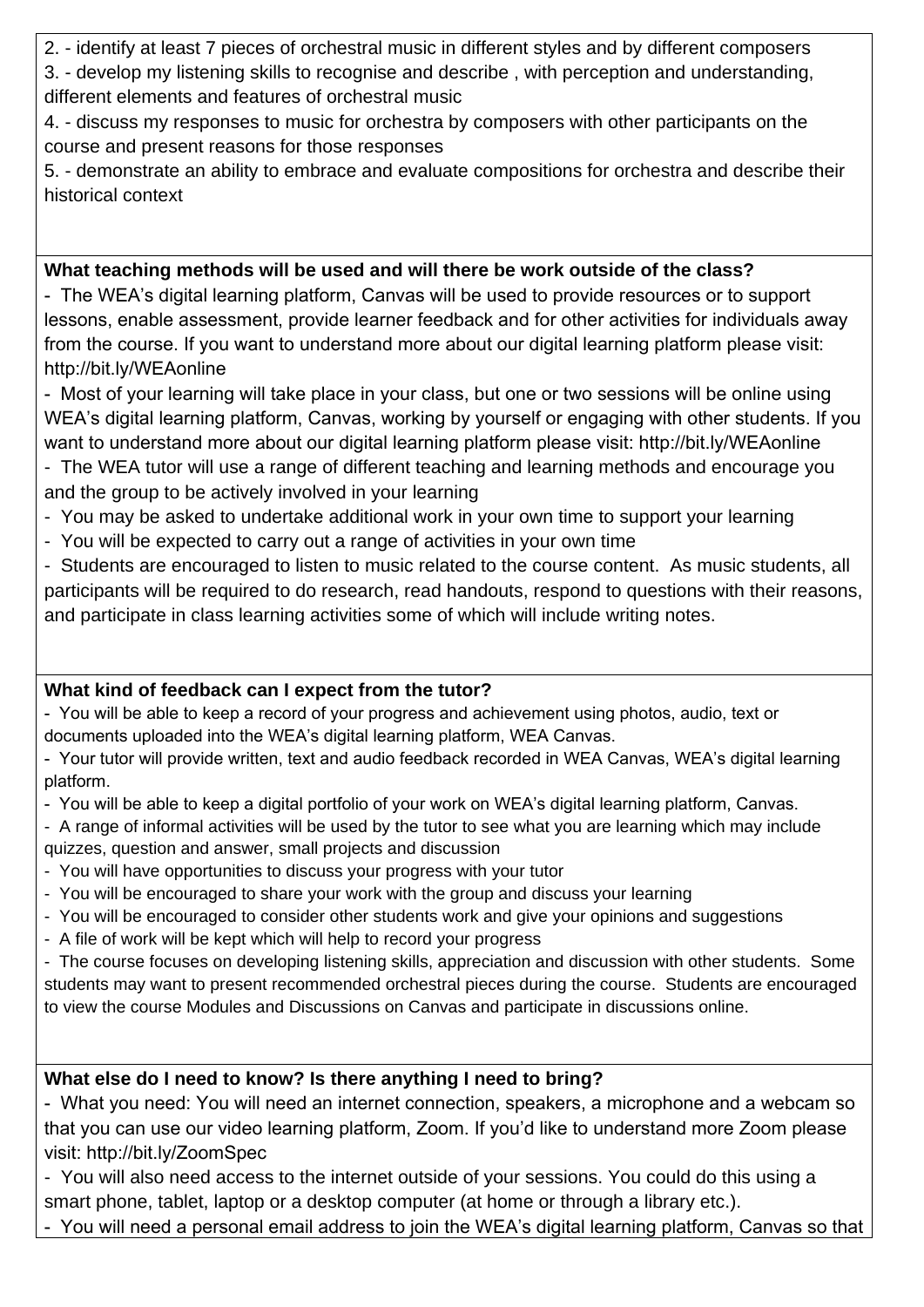you can receive resources, record your progress and achievement and to work with others and share ideas. If you want to understand more about our digital learning platform please visit: http://bit.ly/WEAonline

- A selection of materials and basic equipment will be provided but you are welcome to bring additional materials with you

- It would be helpful if you had access to the internet (Mobile phone, tablet or computer at home or through a library etc.)

- Students are encouraged to bring a pen and a notebook to make notes: a weekly handout of musical examples will be provided by the tutor.

#### **Pre-course work, reading and information sources**

- You will have access to course resources and links to wider learning through the WEA's digital learning platform, Canvas: http://bit.ly/WEAonline

- No pre reading is required but research on the subject on the internet or in the library may be helpful - Students may want to read books on classical music:
- A Rough Guide to Classical Music by Joe Staines & Duncan Clark
- Classical Music, by Alexander Waugh
- The Cambridge Music Guide edited by Stanley Sadie and Alison Latham
- Classical Music by Julian Johnson

The Orchestra, A Very Short Introduction

### **Possible next steps after this course (including career opportunities if appropriate)**

- Progress to another WEA course
- Become involved with the WEA in a range of voluntary work and other activities including campaigning as a WEA member
- Become involved as a volunteer for a WEA partner or another organisation
- Access the WEA What Next? booklet here http://www.wea.org.uk/learn-wea/what-can-i-do-next

### **Learning with the WEA**

WEA courses increasingly make use of the rich variety of educational tools and material available on the internet and from digital devices. The WEA's digital learning platform, Canvas will play an increasing role in all WEA courses to provide resources or support, or to conduct lessons, enable assessment, provide learner feedback and for other activities for individuals away from the course. It is helpful, although not essential if you have access to a computer or smartphone to support your course*.*

You can read about your entitlements and responsibilities as a WEA student in our leaflet, Student Handbook here <http://www.wea.org.uk/learn-wea/student-support> This includes information on fees, learning support and financial support. As part of your course you accept our Learning Agreement and Privacy Notice. Full details of the Learning Agreement and privacy notice can be found on our website at <http://www.wea.org.uk/policies>. This applies to all courses you take in this academic year.

You can enrol online for most courses<http://www.wea.org.uk/learn-wea/course-search> or contact: WEA Support Services, Suite 10B Joseph's Well, Hanover Way, Leeds, West Yorkshire, LS3 1AB Tel: 0300 303 3464 Email: courseenquiries@wea.org.uk





The Workers' Educational Association (WEA) is a charity registered in England and Wales (number 1112775) and in Scotland (number SC039239) and a company limited